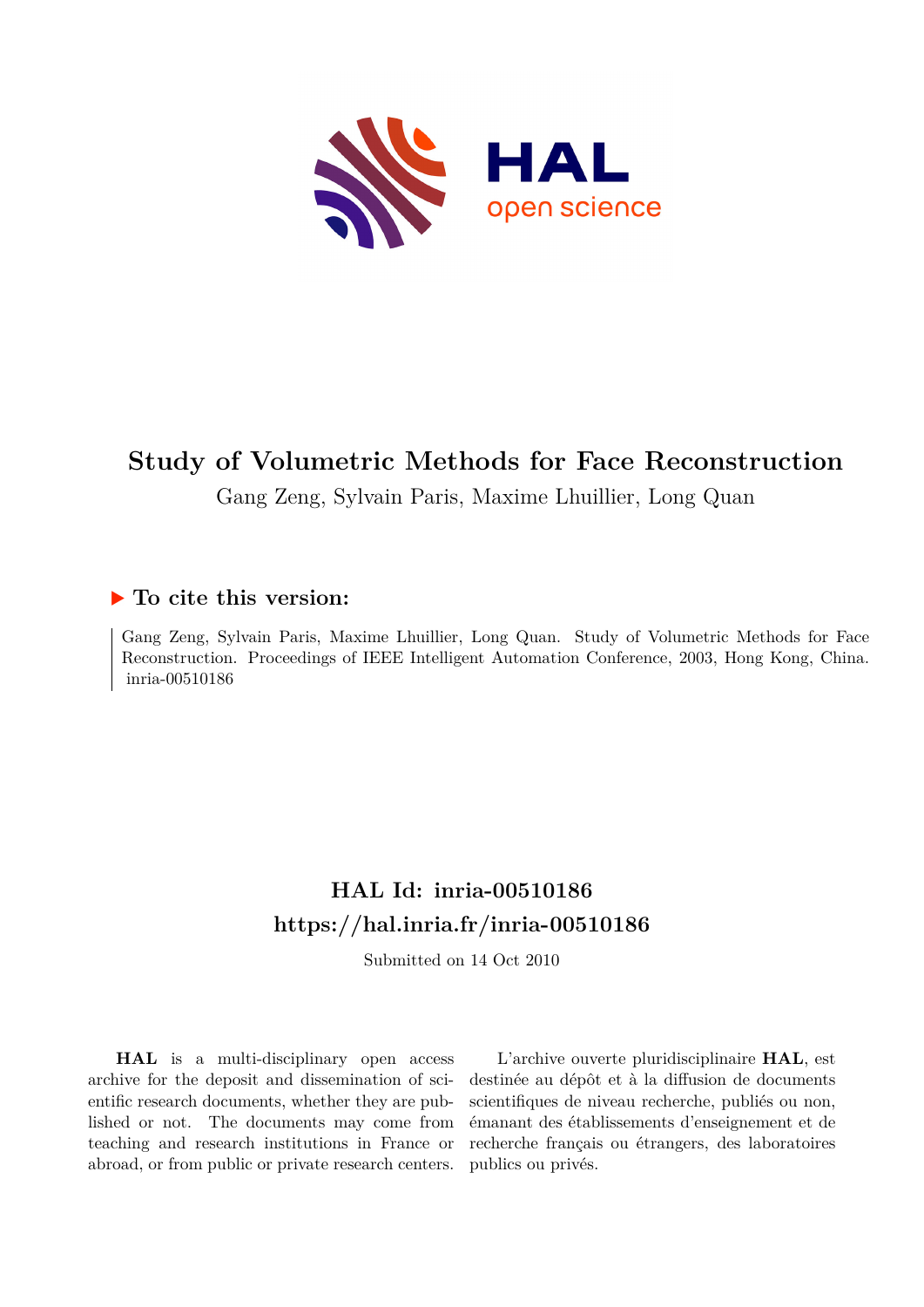# **Study of Volumetric Methods for Face Reconstruction**

| Gang ZENG                           | Sylvain PARIS*                  |
|-------------------------------------|---------------------------------|
| Dep. of Computer Science            | $ARTIS^{\dagger}$ / GRAVIR-IMAG |
| <b>HKUST</b>                        | <b>INRIA Rhône-Alpes</b>        |
| Clear Water Bay, Kowloon, Hong Kong | 38334 Saint Ismier, France      |

*Abstract***—** This paper presents an early study about a reconstruction method that extends previous space carving methods to handle all characteristics of human faces: complex non-Lambertian materials, untextured areas, highly detailed geometry, etc. This face study is seen as a preliminary step to a more general framework for non-Lambertian reconstruction. We therefore avoid specific techniques like parameterized face models. Since we expose our early studies, we mainly present the related existing work and discuss the pros and cons of each approach. We aim at discerning the strength and weaknesses of the classical tools in order to adapt and improve them to handle non-Lambertian materials while overcoming their limitations. We show our first results which are promising and validate our global approach. Throughout the discussion, we raise several questions that identify complex issues related to our goal. We provide some hints that pave the way for a better understanding of the global problem. We are confident in that further studies will lead to significant improvements over existing methods.

### I. **INTRODUCTION**

Human faces and heads are challenging the classical threedimensional surface reconstruction algorithms relying on the Lambertian hypothesis. Actually, most parts of the head (skin, hair, eyes, etc) are non-Lambertian: their aspect strongly changes with the viewpoint because of various phenomena like highlights, transparency, subsurface scattering, etc. Therefore the Lambertian assumption is obviously not respected and faces need specific algorithms to be reconstructed efficiently. We consider this facial reconstruction problem as a first step toward a general reconstruction problem for non-Lambertian objects. Thus, we aim at avoiding techniques which are too specifically designed for faces like [1], [2], [3], [4] (*e.g.* using a face parametric model, or specific assumptions like face symmetry). We therefore cast our goal into the more general context of non-Lambertian surface acquisition.

*———————————–*

LASMEA, UMR CNRS 6602 Université Blaise-Pascal HKUST

Maxime LHUILLIER Long QUAN<br>SMEA, UMR CNRS 6602 Dep. of Computer Science 63177 Aubière, France Clear Water Bay, Kowloon, Hong Kong

Handling the whole range of the non-Lambertian effects in a unified way still appears unreachable. Nevertheless, some specific methods have been developed to go beyond the Lambertian assumption. For instance, Szelisky and Golland [5] describe a method that allows objects to be non-opaque without coping with general transparency (refraction, absorption, etc). Oren and Nayar [6] build a theory for reflective surfaces: they differentiate *real* features (*i.e.* directly seen by the viewer) from virtual features (*i.e.* seen after a reflection) and are able to reconstruct the geometry of these two types of features. However, this method is limited to features and cannot be extended to dense geometry recovery. These example works show that surface materials that duplicate other materials either by reflection or by transparency are very difficult to manipulate even with very restrictive assumptions. To avoid such strong restrictions, we focus in this paper on opaque and non-reflective surfaces which are sufficient to modelize faces. Moreover, since this assumption is not too restrictive, we can foresee in the near future an extension to a broad range of materials: plastic, unpolished metal, cloth, etc.

In this paper, we expose our first reflection on this topic: we mainly discuss the relevant existing results which inspire us, and we outline the issues that determine our approach. We then describe the way that we have decided to explore. We finally show some early results that pave the way for future improvements.

#### II. **PREVIOUS WORK**

We review some existing results that appear to be relevant to our goal. The following description is split into three parts:

- First, traditional space carving methods for Lambertian objects.
- Second, the methods that specifically study the non-Lambertian aspect of a image sequence.
- Third, the tools which are classically for 3D reconstruction.

Each technique is discussed to characterize its pros and cons, especially to analyze how it can fit our Non-Lambertian approach without being to restrictive.

<sup>∗</sup> The visit of Sylvain PARIS at HKUST has been supported by the Eurodoc program from "Région Rhône-Alpes".

<sup>†</sup> ARTIS is a team of the GRAVIR/IMAG laboratory, a joint effort of CNRS, INRIA, INPG and UJF.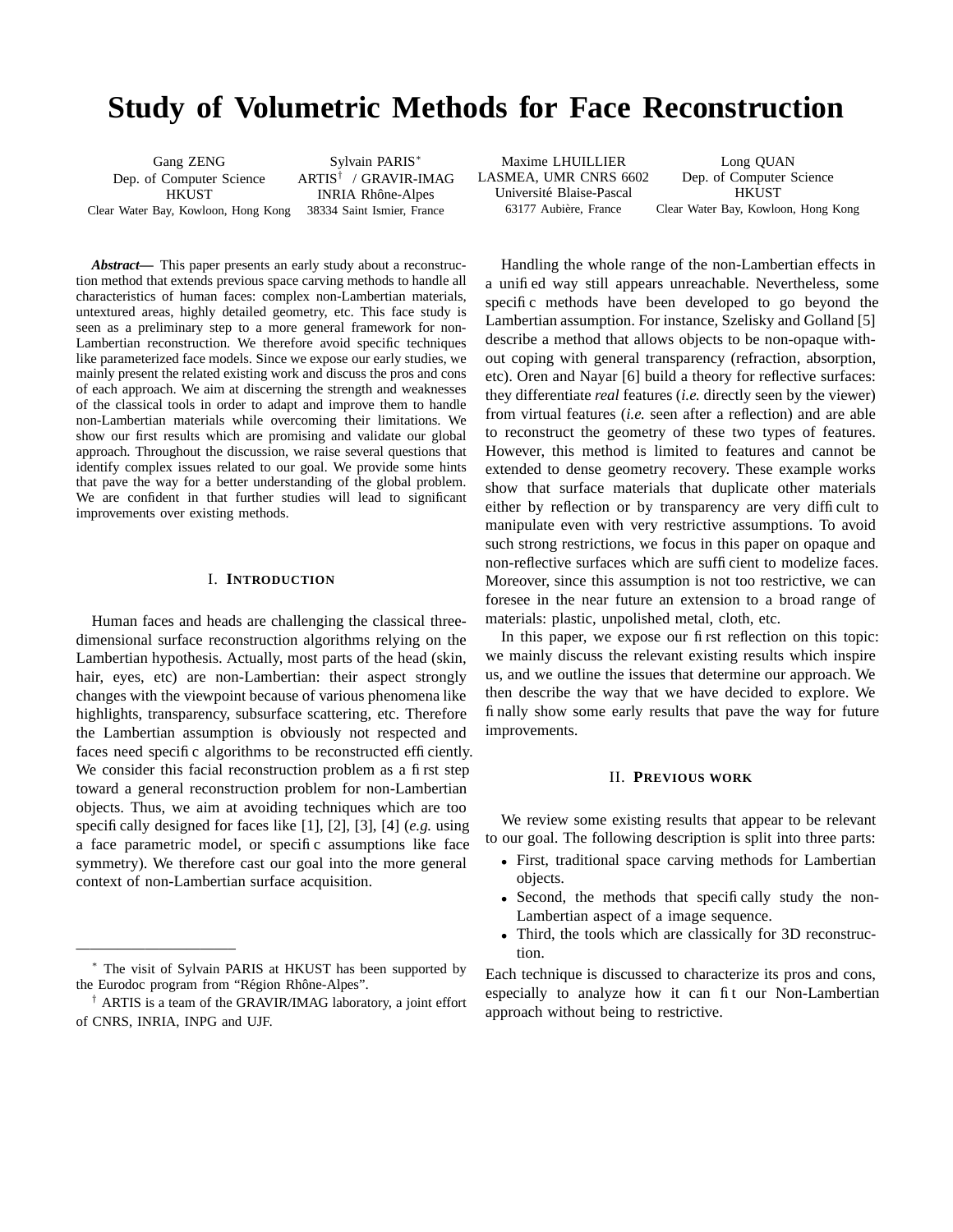#### *A. Space carving under Lambertian assumptions*

Space carving methods are interesting for their simplicity which opens opportunities for enhancements.

For Lambertian objects, the radiance of a surface point is equal in all directions. Under this assumption, photoconsistency is widely used for volumetric reconstruction methods [7], [8], [9]. The photo-consistency of a point is usually defined as the standard deviation of the colors of its projections in the input images. Then this value is compared with a threshold to determine whether the surface point is consistent with the input images. If not, the point is removed from the final result.

In a real scene, the object surfaces always contain various non-Lambertian effects. To overcome this, one may change the threshold used to characterize the consistent surface points. This achieves satisfying results for the objects with limited specularities but fails as soon as strong non-Lambertian objects are present. It yields either a much larger over-estimation due to the high threshold necessary to accept the view-dependent variations, or yields a over-carved shape because the specular regions are removed. However, the definitions of both photoconsistency and the threshold are simple enough to be easily extended. For instance, Slabaugh et al. [10] use a simulated annealing instead of a threshold.

Most of the space-carving-like methods employ the plane sweep techniques and the voxel representations [7], [8] to handle visibility. While the inconsistent voxels are carved one by one in near-to-far order from the cameras, the visibility of the new surface voxels is updated. This gives an accurate computation since it takes occlusion into consideration. Another option [11] is to use depth map to compute visibility.

### *B. Methods based on non-Lambertian assumptions*

A practical idea to handle non-Lambertian objects is to perform a preprocessing to remove highlights and transform a non-Lambertian object into a Lambertian one. Li et al. [12] detect highlights as failures of a Lambertian technique. But the robustness of the detection is not clearly demonstrated. Lin et al. [13] use the same idea by first removing highlights from images with a color histogram difference. However, restrictive assumptions have to be made on the scene colors. As the highlights are handled in a binary mode, these methods implicitly assume that the surfaces have a strong shiny lobe and follow the Lambertian rule out of the highlight. These methods would most probably fail on materials like skin or mat plastic that do not match those constraints. Lin and Shum [14] refined the analysis of the color spectrum to single out the specular component from the images. The method can therefore be applied on a wide variety of materials but it still requires that the highlights do not spatially overlap, which is difficult to satisfy in short baseline stereo configurations.

Magda et al. [15] propose two original methods that exploit specularities instead of simply removing them. A specific light and camera setup is however needed. The highlights then become a information source rather than an obstacle. The requirement for the specific setup is too restrictive to be achieved in our context.

Bhat and Nayar [16] have studied the relationship between camera configuration, surface properties, and specular intensity variations. Their work is based on the specific model of Torrance-Sparrow. Although this model is quite large in its applications for image rendering, it restricts the practical use of analysis since it is quite hard to determine if a real surface is well approximated by this model. However it gives major qualitative ideas: the matching tolerance has to be higher with a wider baseline and/or with shinier surfaces.

#### *C. Methods based on other image information*

Besides photo-consistency, silhouette and cross-correlation are also widely used for surface reconstruction.

Silhouettes have been widely used to construct an approximate shape called visual hull [17], [18], [19]. More precise approaches [20], [21], [22] have been proposed to evaluated local curvature along occluding contours but they still seem numerically unstable. This shape-from-contour or silhouette approach is independent of any lighting condition since they do not consider surface appearance, they rely only on edges detected from images. More often, silhouettes are simply extracted from a known background using chroma-key technique.

Cross-correlation is usually computed over a larger neighborhood. It takes therefore local variations into account, it is very sensitive to local texture variation. Cross-correlation, particularly its zero-mean normalized version ZNCC, is more robust than photo-consistency as it is invariant to a local linear transformation of lighting. The computation of ZNCC is better if the surface orientation can be taken into account as it is operating on a larger window. The ZNCC between the locations at point  $X_1 = (x_1, y_1)^T$  in the first image and at point  $X_2 = (x_2, y_2)^T$  in the second image is defined to be

$$
\frac{1}{n\sigma_1\sigma_2} \sum_{p \in \mathcal{N}(X_1)} (I_1(p) - \overline{I}_1)(I_2(\pi(p)) - \overline{I}_2)
$$

where p is a point in the neighborhood N of  $X_1$ , n the number of points in  $N$ ,  $\pi(p)$  is the corresponding point of p in the neighborhood of  $X_2$  potentially accounting for perspective distortion,  $I_i$  is the intensity in image  $i \in \{1, 2\}$ ,  $\overline{I}_i$  and  $\sigma_i$  are the mean and standard deviation of the intensity in  $\mathcal{N}(X_i)$ .

Ishikawa [23] proposes an approach based on entropy of the criterion responses to make use of these different criteria. But it results in different criteria for different surface points and thus it makes almost impossible for any further optimization as the values at different points can no longer be compared.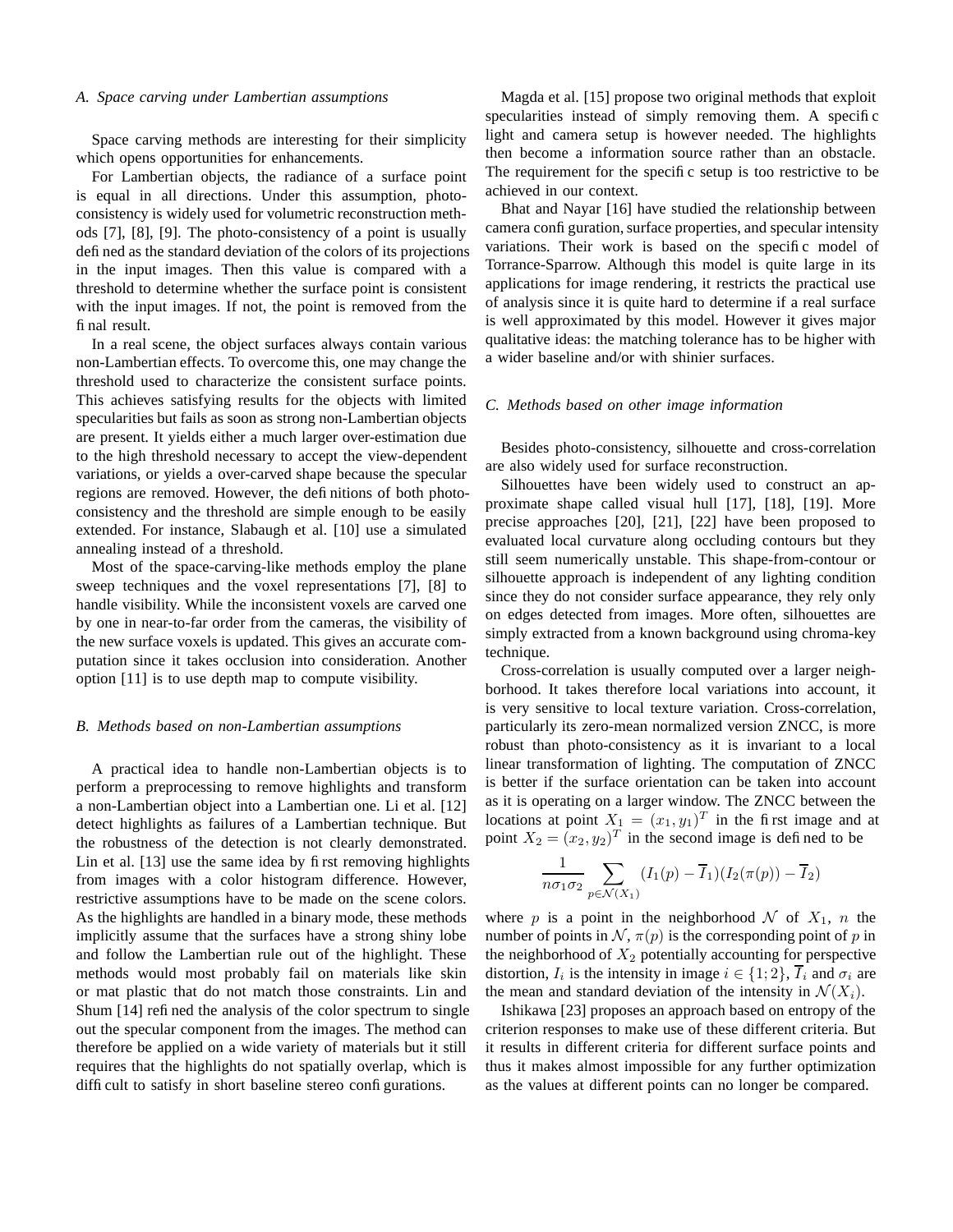#### III. DISCUSSION AND OVERVIEW

Considering all these various approaches, we can formulate some remarks and then try to sketch a first algorithm to face reconstruction.

First of all, most of the general methods exploiting the specificities of the appearance of a non-Lambertian scene in a sequence seem to require a too specific setup [15] and/or too restrictive hypotheses [16], [14], [12]. Those issues do not fit with our goal, we target a simple framework: we want to handle the scene "as is" without moving a light neither changing the background color. Nonetheless, some interesting points are worth considering: a non-Lambertian scene is almost a Lambertian scene but with some additional features like highlights, translucency, etc. These features can be either removed [14], [12] or accounted for [16]. We here follow this approach: non-Lambertian cases will be considered as an extension of the Lambertian ones. This implies that we are more likely to adapt and extend existing tools than to develop new ones.

Then among the existing tools, silhouettes and texture matching are more robust to non-Lambertian effects. However, curvature estimation using silhouettes [20], [21] is not stable enough to be used with real images, so we restrict to visual hull estimation [17], [18], [19]. Using this criterion alone would obviously bring nothing more than the existing methods which are proved to result in robust but poor approximation of the real objects. This introduces a new idea: silhouettes may be fruitfully combined with other criteria like photo-consistency or cross-correlation. On the one hand, photo-consistency is more sensitive to non-Lambertian artifacts and on the other hand, cross-correlation needs a surface orientation estimate to be computed. Our current view is to first use a mix between silhouettes and photo-consistency to build a shape estimation which is refined in a second pass using cross-correlation.

The use of photo-consistency is not trivial because this criterion directly stems from a Lambertian hypothesis: the color of a Lambertian surface does not depend on the viewpoint. To overcome that difficulty and extend this definition, we are inspired by the work of Bhat and Nayar [16] that shows to tweak thresholds in a Lambertian approach to take into account highlights and by the approach of Li et al. [12] that can be seen as an outlier classification which may lead to robust statistics [24]. Another approach to adapt photo-consistency is the work of Bhat and Nayar [16]: the use of a specific reflectance model to match the input data. Such a model may be helpful to extend photo-consistency: the color would be no longer expected to similar throughout the sequence but expected to match a given model. Nonetheless, this raises the new difficulty: To determine how the real material correspond to such a model. The question deserves an clear answer to be sure that the match error between the image sequence and the model is not due to the difference between the model and the real surface properties. For instance, Marschner et al. [25] have shown that skin cannot be approximated by classical models.



Fig. 1. Three of the input images. The image appearance changes quite a lot from one view to another; skin and hair are highly non-Lambertian due to numerous complicating effects.

The last issue to observe is the use of ZNCC. By estimating the surface orientation from the current shape, we could use two most front-facing visible cameras to compute the correlation value. This makes a more accurate texture matching. It is important to know that it is not perfect due to the irregularities and textureless regions. Therefore, we plan to use a regularizing approach like level sets [26] or graph cuts [27] which introduce some smoothing criteria that should compensate for the lack of texture. A complete review of these techniques is out of the scope of this paper.

Finally our approach can be summarized as follow:

- Silhouettes to build the visual hull.
- Photo-consistency to improve the visual hull. It may be adapted with robust statistics or with a specific reflectance model.
- ZNCC to refine the previous shape estimation. It may used with level sets or graph cuts to handle the irregularities and textureless regions.

#### IV. ALGORITHM AND PRELIMINARY IMPLEMENTATION

Today we have implemented a first demonstration algorithm which illustrates some of the main ideas developed in the previous section. We here describe roughly each step of the process.

# *A. Input*

We usually require 25 images from a hand-held camera by completely turning around the object. The lighting and the background of the object are arbitrarily unknown. The geometry of the sequence is automatically computed and selfcalibrated from a standard uncalibrated approach [28]. It is also important to notice that this kind of sequences is typically difficult for traditional space carving methods: the image appearance changes quite a lot from one view to another; skin and hair are well-known to be highly non-Lambertian due to numerous complicating effects (see Figure 1).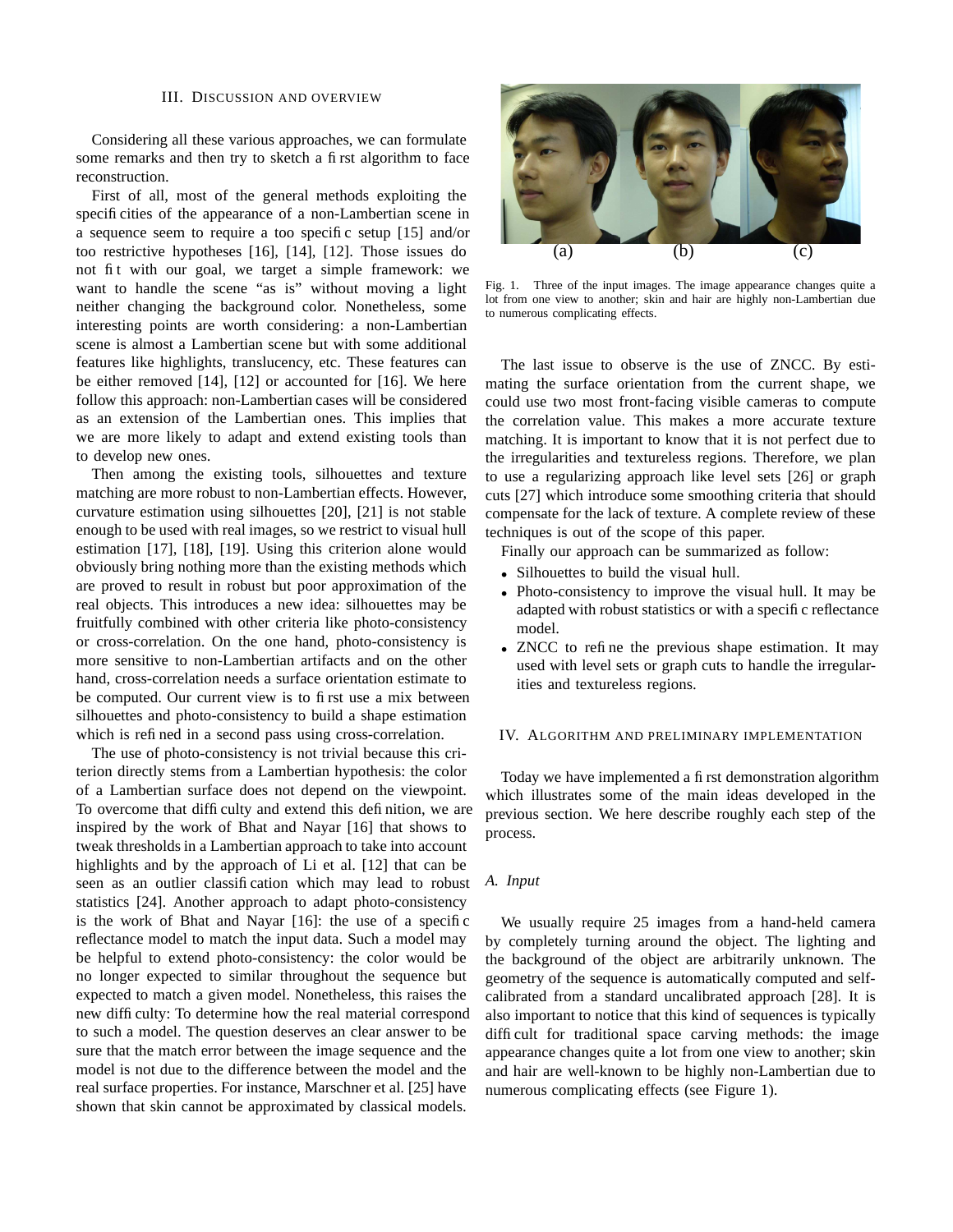

Fig. 2. Head reconstruction. Notice the various highlights. (a-b) The estimation. (c-d) Final result. (e) Comparison with original images.

### *B. Initialization*

All this algorithm is based on a discrete voxel space. This discretization takes place in the classical cylindrical coordinate system  $(r, \theta, h)$  which is suitable to parameterize a head as long as the axis is vertical and goes through the center of the head.

# *C. Visual hull*

The visual hull is computed by intersecting the visual cones resulting from the objects silhouettes in the input images. These silhouettes are extracted by hand. We have also tested a new technique which automatically detects the silhouettes in images. This technique still needs to be formally and rigorously stated before being exposed in details. The underlying idea is to impose that all the silhouettes correspond to the same 3D object while being consistent with the input images.

# *D. Space carving*

The previous visual hull is then carved using the photoconsistency criterion. In our current implementation, we use a rather naive approach to robust statistics: the outliers are determined relatively to the standard deviation of the color point set.

This leads to satisfying results but there is obviously room for improvements *e.g.* outliers of blue surface can be red which does seem reasonable under common circumstances.

We have also tried to match a Phong reflectance model. This also results in satisfying shapes but the overall consistency of the model is still not ensured: parameters can change from point to point which is not an acceptable behavior. We have therefore kept the robust statistics approach until we have a better technique.

### *E. Refinement with ZNCC*

Finally the above estimation is refined with a graph-cut technique [29] driven by ZNCC. This optimization technique solves exactly the problem by providing the global minimum cost function.

The advantage of this technique is that it adds a regularization term through the derivatives that smooth the surface in textured regions and ensure continuity in textureless areas.

ZNCC is computed using the two most front-parallel visible cameras with an  $11 \times 11$  window leading to acceptable results.

Nonetheless, this technique still deserves in-depth studies to handle events like occlusions or topological changes.

# V. RESULTS

Figure 2 shows the reconstruction of the head of the first author, including the estimation and the final optimized shape. The role of each step of the algorithm is clearly put into evidence. The estimation (Figure 2-a,b) is built by silhouettes and photo-consistency, which gives very robust but yet not sufficiently accurate localization of the object. Then detailed surface geometry (Figure 2-c,d) is carved out by the second